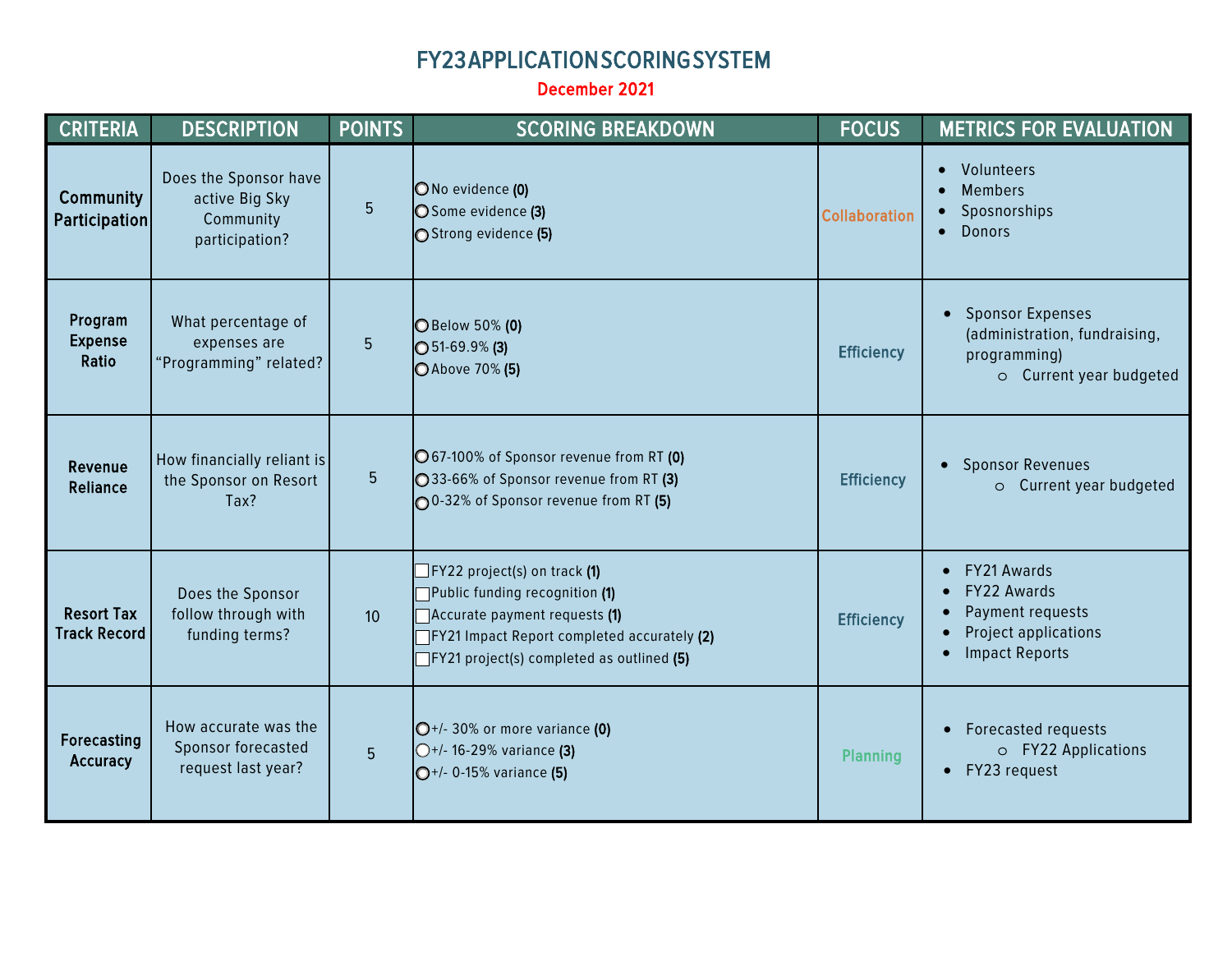| <b>CRITERIA</b>                       | <b>DESCRIPTION</b>                                                                        | <b>POINTS</b>   | <b>SCORING BREAKDOWN</b>                                                                                                                   | <b>FOCUS</b>         | <b>METRICS FOR EVALUATION</b>                     |
|---------------------------------------|-------------------------------------------------------------------------------------------|-----------------|--------------------------------------------------------------------------------------------------------------------------------------------|----------------------|---------------------------------------------------|
| <b>Matching</b><br><b>Funds</b>       | What portion of the<br>project is funded by<br>matching funds?                            | 10 <sup>°</sup> | O Less than 20% (0)<br>$\bigcirc$ 20-39% (4)<br>$\bigcirc$ 40-59% (6)<br>$\bigcirc$ 60-79% (8)<br><b>080% or greater (10)</b>              | <b>Collaboration</b> | Project revenues<br>$\bullet$                     |
| "Our Big Sky"<br>Alignment            | Is this project<br>addressing a<br>community need<br>outlined in the Our<br>Big Sky plan? | 10 <sup>°</sup> | O Meets no outlined initiatives (0)<br>O Meets an outlined initiative (10)                                                                 | <b>Collaboration</b> | • "Our Big Sky" plan                              |
| <b>Partnerships</b>                   | Does the project<br>demonstrate<br>collaboration?                                         | 5               | O 0 partners (0)<br>O <sub>1</sub> -3 partners (3)<br>$O$ 4+ partners (5)                                                                  | <b>Collaboration</b> | • Partner support statements                      |
| <b>Direct</b><br><b>Expense Ratio</b> | What portion of the<br>request is for Direct<br>expenses?                                 | 5               | $\bigcirc$ 0-19% (0)<br>$\bigcirc$ 20-39% (2)<br>$\bigcirc$ 40-59% (3)<br>$1060 - 79\% (4)$<br>$\bigcirc$ 80-100% (5)                      | <b>Efficiency</b>    | Project expenses<br>$\bullet$                     |
| <b>SMART</b><br><b>Accountability</b> | Does the project<br>demonstrate and<br>articulate SMART<br>metrics?                       | 10 <sup>°</sup> | SPECIFIC deliverables (2)<br>MEASURABLE goals (2)<br><b>ACHIEVABLE</b> goals (2)<br>RELEVANT deliverables (2)<br>TIME BOUND milestones (2) | <b>Efficiency</b>    | <b>Deliverables</b><br>Goals<br><b>Milestones</b> |